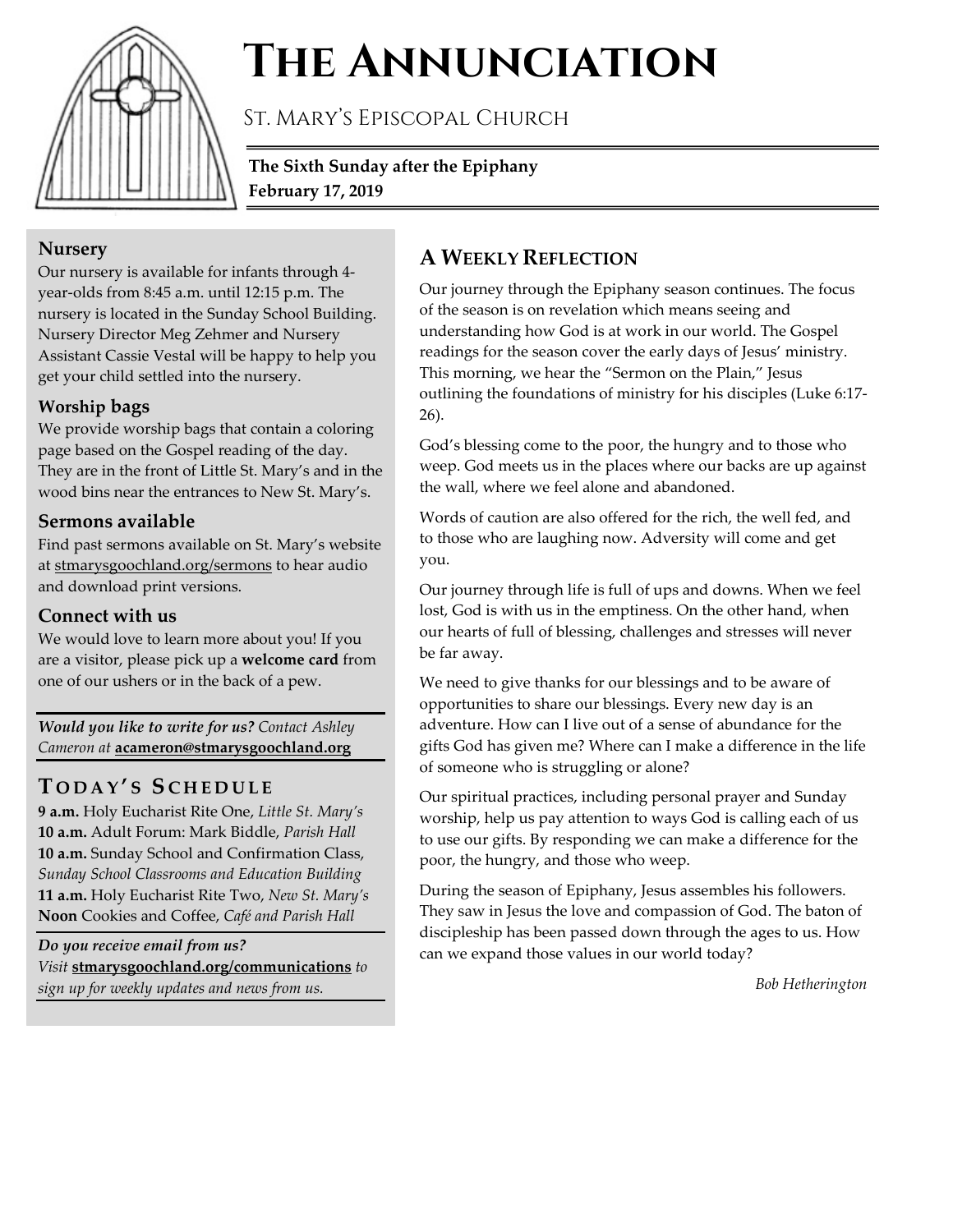WELCOME! Whether it is your first Sunday at St. Mary's, or your 401<sup>st</sup>, we're glad that you're with us. Please feel free to introduce yourself to a greeter, an usher, or one of our clergy, and **consider filling out a welcome card**. We invite you to join us on future **Sundays** at 9 a.m. for Eucharist or at 11 a.m. for Eucharist or Morning Prayer, on Wednesdays for **Noonday Prayer** at 12 p.m. in beautiful and quaint Little St. Mary's, for a **class** or **Bible study**, or for many of our other **fellowship** and **outreach** offerings. **Little St. Mary's** and **New St. Mary's** are also **open** Monday through Friday between 8:30 a.m. and 4:30 p.m. and available to you for prayer and reflection. See the back page to get a sense of what we have going on around St. Mary's.

## **GUEST SPEAKER IN ADULT FORUM FOR NEXT TWO WEEKS!**

**A special guest speaker will wrap up Epiphany during the Adult Forums** for two weeks! St. Mary's is excited to welcome **Mark Biddle**, a Russell T. Cherry **Professor of Old Testament at the Baptist Theological Seminary** in Richmond, VA. **He has been teaching at the seminary since the fall of 1997** and before that was an Associate Professor of Religion at Carson-Newman College in Tennessee. He has served churches throughout the U.S. and worldwide in Switzerland, Germany, Alabama, Kentucky, and Indiana, and is an author of six books, ten translated volumes, and more than 150 articles, book reviews, and lectures. In addition, he enjoys spending time with his family, listening to classical and jazz piano, and vegetable gardening.

He will lead us in a **two-part series called, "Is the Old Testament really legalistic?" this morning and next Sunday, February 24** at 10 a.m. in the Parish Hall. We hope you will join us and Mark as **he opens our minds about the Bible**, and its interpretations and usefulness in our own faith journeys.

## **SPIRITUAL FORMATION AND ADULT EDUCATION**

**Men's Spiritual Practice continues this Tuesday, February 19** at 7:30 a.m. Bob Hetherington invites men of all ages to participate in a spiritual practice. This offering is a **one-hour time of silence, reflection, sharing, and prayer** that focuses on the Gospel reading for the following Sunday.

**Lectionary Bible Study continues this week.** Everyone is welcome! Each Bible study session is led by University of Richmond Professor Frank Eakin and focuses on the Lectionary readings assigned for the following Sunday. The next gathering is this **Wednesday, February 20 at 10 a.m. in the Library.**

#### **FELLOWSHIP**

**Take the night off from cooking** and come out for February's Parish Supper on **Wednesday, February 20 at 5:30 p.m.** Join us for a delicious meal for all ages! **Service is rolling so come anytime between 5:30 and 6:30 p.m.** Suggested donation is \$8 per person and \$25 per family.

## **ECUADOR MISSION TEAM**

**St. Mary's adults are currently on a mission trip to Quito, Ecuador** through tomorrow, Monday, February 18. For one week, they have been developing relationships with Emaus Episcopal Church in Quito while completing child wellness check-ups and small service projects alongside the community. **Please pray for** Allison and Greg Dunaway, Ashley Cameron, Lisa Powell, Chris Ritrievi, Linda Rose, and Karen Stephens, as they embark on this **important opportunity to share God's love and represent St. Mary's in the wider church.**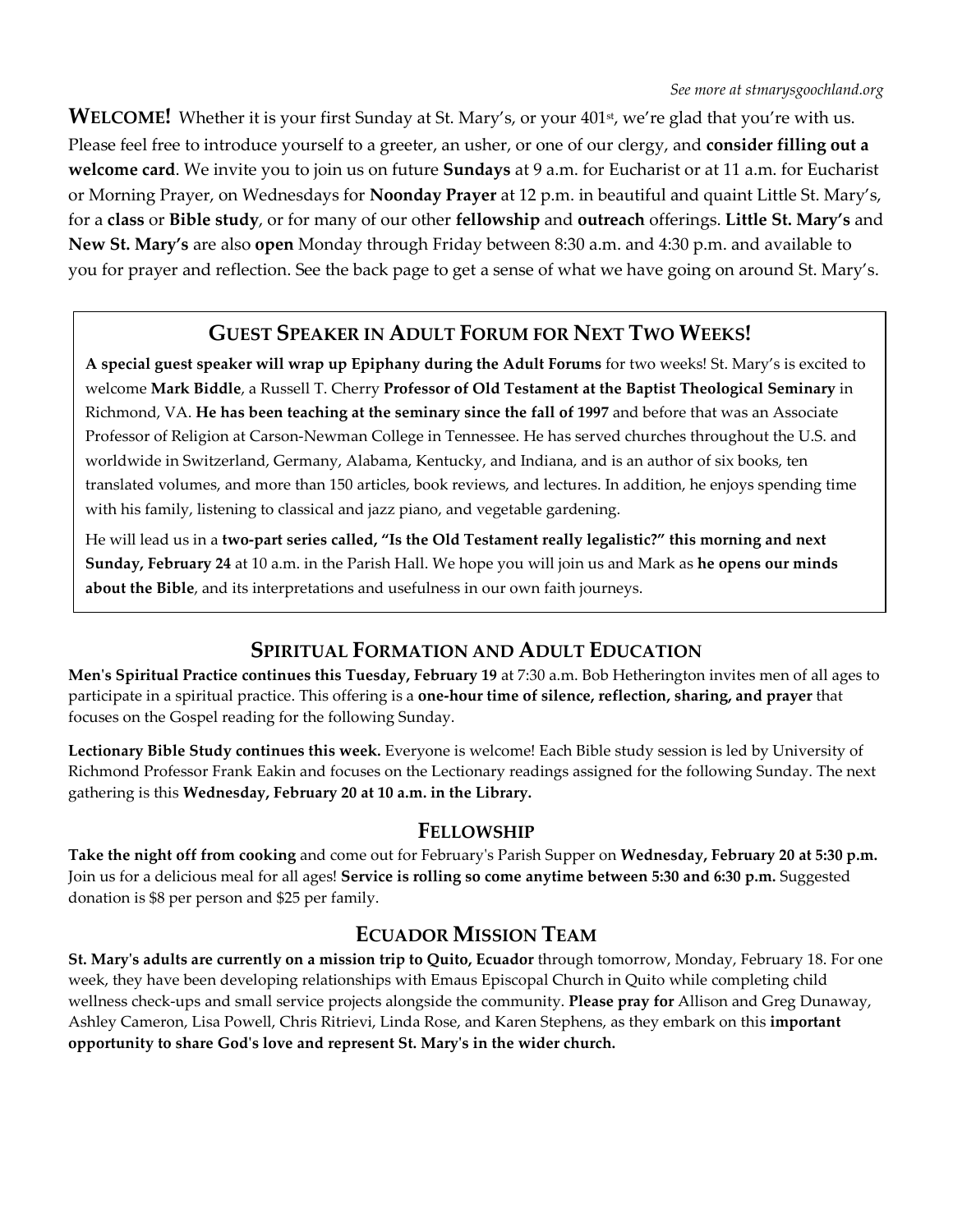## **CHILDREN AND YOUTH**

**The February and March 2019 schedule is now available for Acolytes.** St. Mary's hopes you will volunteer for a Sunday service in the New Year. Please sign up via Sign Up Genius or email Emily Bruch at *ebruch@stmarysgoochland.org*.

**Come learn what Emily has been planning for this summer!** The Youth Mission Trip for rising 9th graders and current high school students will be **July 28 - August 3!** We will head to Appalachia to help with home improvement in the coal mining communities there. **An Informational Meeting is on Wednesday, February 20 after Parish Supper at 6:15 p.m. in the Library.**

**Save the date for youth Laser Tag and a Lock In! ALL Youth are invited to play Laser Tag at 5:30 p.m. on Saturday, March 2** for a big, group battle! Then Middle School youth will be picked up at 8 p.m. **And the High School students will head back to St. Mary's for a Lock-In!** The Lock In will last until 11 a.m. after Sunday School on Sunday, March 3.

**Mark your calendars for Vacation Bible School** this summer! Please note that **the week is different this year**. The week of **June 24 - 28 is open to all ages 3 to rising 3rd graders**. Registration and more information coming in April. Also, **VBS On-the-Go for rising 4th and 5th is BACK** this year! A week of outreach and learning in our larger community is the week of June 24-28. **Please contact Amelia McDaniel** at *amcdaniel@stmarysgoochland.org* for more information.

## **DATE WITH THE DAFFODILS**

**St. Mary's is excited to host the second annual Outreach Gala** to benefit Outreach and Mission at St. Mary's - **Date with the Daffodils!** It's a fun evening with great food, an exciting live auction, and an incredible band that makes you want to dance the night away! **Stay tuned for more details** and we look forward to seeing you on Friday, April 26.

## **ST. MARY'S EPISCOPAL SCHOOL**

**I wonder what will happen when the zebra steps in the blue paint???** For a two-year-old, being able to explore and discover just that, can be a blast! **At St. Mary's Preschool**, we intentionally prepare an engaging learning environment that allows children to investigate and determine what happens. Whether it's paint, blocks, seeds, magnets, water, sand - the list of possibilities is endless, **we believe that children learn through manipulating and discovering what happens through play.** Even letters, numbers, and sounds can be learned through play and teacher facilitation. And guess what? Children like to learn through play! It's their "work." **Currently, we are accepting registrations for 2 years to 5-years-old for the school year of 2018-2019.** Our program is a 9 a.m. to 12 p.m. preschool with additional after school programs Tuesday through Thursday. Find out more by visiting our website*, www.saintmarysschool.net* **Applications are available on the website, too.**

## **ARE YOU NEW? OR A RETURNING VISITOR? CONNECT WITH US!**

- **New to St. Mary's?** First time or returning visitor? Please help us get to know you by filling out **a welcome card** found in the back of every pew.
- **Need a nametag? Please sign up for one** in the back of the church or make a temporary one. If you already have one, **please remember to wear it** to help make St. Mary's a warm, welcoming place.
- **Are you receiving St. Mary's emails?** Stay up to date with weekly emails about upcoming events and opportunities and receive reflections **directly to your inbox go to stmarysgoochland.org** to sign up.
- **Are you following us on Instagram?** We love sharing fun facts, behind the scenes, and our beautiful campus. Make sure to **follow us @stmarysgoochland**
- **Do you like our Facebook page?** You can find recent sermons, reflections, information about upcoming events, pictures from events, and more by liking us at **facebook.com/St.MarysGoochland**
- **Do you know St. Mary's has a YouTube channel?** You can watch past adult forums, Vacation Bible School videos, and more by subscribing at **youtube.com/user/StMarysGoochland**